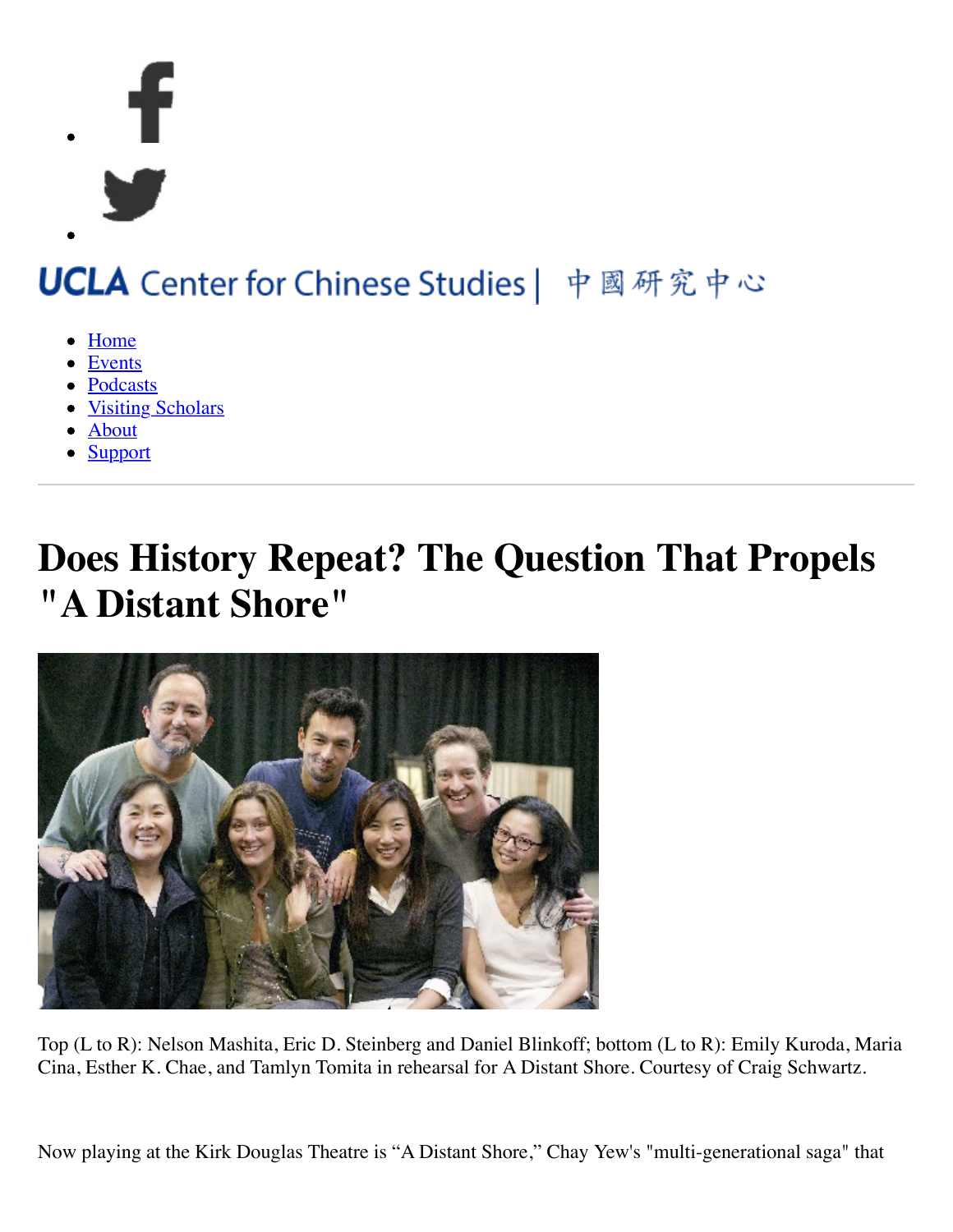takes place in the jungles of Southeast Asia. APA talks to writer Chay Yew and cast members Emily Kuroda, Tamlyn Tomita, and Eric D. Steinberg -- who do a way better job explaining it.

#### **Interview with Chay Yew, Emily Kuroda, Tamlyn Tomita, and Eric D. Steinberg April 17, 2005 Interviewed by Ada Tseng and Chi Tung Video Edit by Ada Tseng**

#### **[Click here](http://www.asiaarts.ucla.edu/050512/distantshore.asx) to view the interviews with Windows Media Player. [Click here](http://www.asiaarts.ucla.edu/050512/distantshore.ram) to view the interviews with Real Player.**

**Chay Yew (writer):** The play breaks into two narratives, and the people from Act 1 come back in Act 2. But it's 80 years apart, and they basically become different people. But yet, you recognize who they are. So, it's commenting on the concept that history does repeat itself, and sometimes we are in a strange way fated to live similar lives over and over again.

I[t was actu](mailto:?subject=Does%20History%20Repeat?%20The%20Question%20That%20Propels%20%22A%20Distant%20Shore%22&body=I%20thought%20you%20might%20be%20interested%20in%20this%20article%20from%20the%20Asia%20Pacific%20Arts%20called%20%22Does%20History%20Repeat?%20The%20Question%20That%20Propels%20%22A%20Distant%20Shore%22%22,%20which%20can%20be%20found%20here:%20https://www.international.ucla.edu/ccs/article/24224.)ally a commission from a theater up in San Francisco, and what had happened was that I had done an adaptation of Lorca's *The House of Bernarda Alba*, and they really liked it and thought I could attempt an@thendtorca play, *Blood Wedding*. And I thought, well, I need money. So I decided to go do an adaption of *Blood Wedding*. And what had happened was I kept it away, because I didn't want to do it. Because, like most c[ollege stu](http://www.facebook.com/sharer.php?u=https://www.international.ucla.edu/ccs/article/24224)dents, I procrastinate. I did it before, I'm doing it now. So, I went back to Singapore.

And, then 9/11 happened. And I, all of a sudden, saw the world a little differently, from the other side of the Pacific Ocean. And I remember seeing -- here's a colony that used to be owned by the British, and it's really interesting to see how the British had owned a piece of Asia years and years ago, and then to come back after 2001 to see the effects of imperialism and colonization in 2001. And, now it's more global. More American and Dutch, depending on which companies are running the world: Mcdonalds and Starbucks... So, I decided to write this play, Blood Wedding, setting it in the 1920's in Southeast Asia.

And then halfway through, I got bored, so I jumped 80 years in Act 2 to 2004. So this play is about colonialization and globalism, using the framework of Lorca's *Blood Wedding*.

---

**Eric D. Steinberg (Zul):** I would say that the piece in broad strokes is about colonialism of different sorts. So, economic colonialism literally, but also sexual colonialism as well. In terms of Asian-American issues, these archetypes go back from day one, to the Madame Butterfly archetype, if your'e going to be general about it. You examine that in this with a white man and an Asian woman, and all the stereotypes that go with it, which is sometimes a little difficult to play because you're not sure if, in the playing of it, whether you're deconstructing it adequately. So, it is a concern. I've worked with a bunch of playwrights who have dealt with that subject, who have not been able to effectively dismantle it. They present it, and you examine it, but when you come away from the piece, you still have a sense of the same archetypes being in tact. So, it's a real tricky business.

I think it's interesting the way Chay addresses it, because he doesn't go head-long into it. It's in the framework of political colonization as well. And, the other layer is that it's straddling two time periods. I think that's probably what makes the piece so expansive. It's oddly relevant today in strange ways -- Bush talks about exporting democracy to other countries, and it brings up the whole question of colonization, what is occuring, what your foreign policies are going to be, and how much has it changed. That is another good question -- not a hell of a lot. Also, it asks what roles does globalization play in the colonization factor, with the haves and have-nots. To me, what's interesting about the piece is dealing with the have-nots, which is where I inhabit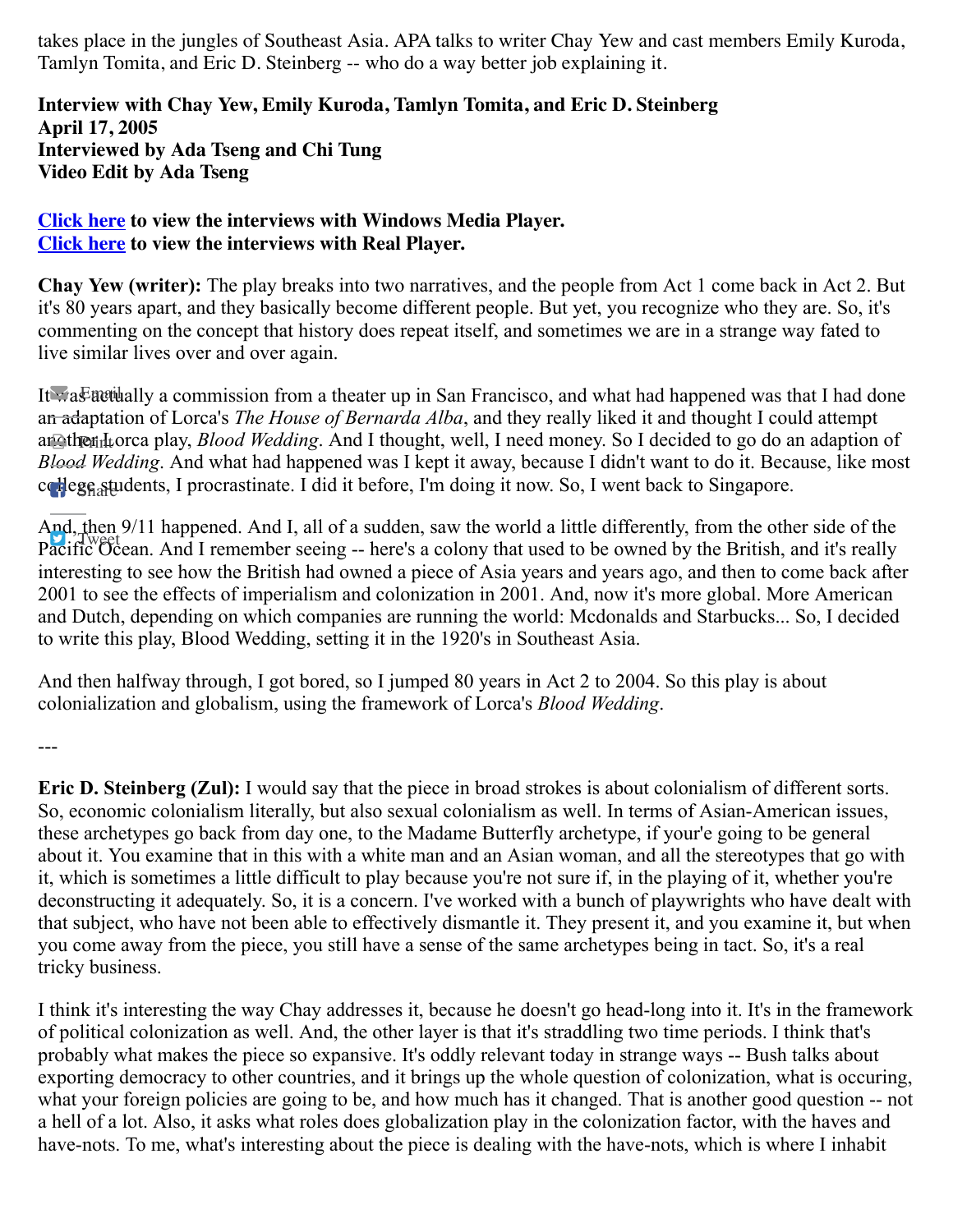#### the piece loosely.

---

**Tamlyn Tomita (Salmah):** We take into account inter-relationships between peoples -- men and women of both cultures -- they clash, contrast, compare, and eventually evolve together with all those conflicts, and it creates a lot of itneresting stories, because we're not only dealing with gender issues, economic, political - religion is touched upon, but it's an underlying belief. But it's a struggle between beliefs and desires and wants and betrayals for the betterment of oneself, one's country, one's life or status, in that character's present life terms. And it's very, very engaging. You see a lot of mirror images, you hear dialogue -- it's all very integral, intricate, very complex ways in which...you'll hear things, where you'll be like, "Oh my gosh!" and ultimately you'll be able to see how our universe is not as easy or as complicated as it seems.

---

**Emily Kuroda (Wardina)** : I play Wardina in this play. I have a son in both acts. My character's a very practical woman. In the first act, she's uneducated, she's old-fashioned, and she sees the old-fashioned, traditional ways changing, and she's having a really hard tmie adapting to it because of the colonization of the British in her country. And, she's lost her husband in the first act, because he was a radical trying to free our country from this colonization. In the second act, I was a radical when I was younger. Now I'm 53, but I still haven't lost the dream of going back to our coutry and our roots. So, that's the struggle there in the second half.

---

**Eric D. Steinberg (Zul):** I play a guy named Zul in both acts. In the first act, he's a plantation farmer. But he's managed to eke out a 5-acre little lot, that he gets from the white people who give him a plot of land. So, he's that guy. He's struggling and dealing with his limitations, because he not allowed to go further than that. He's never going to be a big land owner.

In the second act, Zul is a sex worker. He's a hustler, but a smart one, a good one. And, he's limited again by his situation, and by the colonial aspect in this country and his class. Obviously, in Asia, it is such a huge thing. And so he survives in that way, through playing on that sexual colonization archetype. He's a gay man, so he's working with gay white men who come in. So that is interesting too cause you don't see that addressed a lot. You always see the white man with an Asian woman. This is a different dynamic, but it's the same... cause they have rice fever too.

Chay, I've worked with before many times, and I have great respect for him, so I can always trust that this will be intelligently done. The sex worker part wasn't in it when I took the role, so what attracted me was the farmer -- the idea of playing against my expressiveness, playing a man who was not a man of words but a man of action, rooted into the earth.. That's what attracted me the most to it. That' s the challenge. Anything that makes me nervous, that's what i'm looking for.

---

**Tamlyn Tomita (Salmah):** I'm the hot young thing! [laughs] No, just kidding. I play a woman who's caught between worlds, I think a lot of the characters are caught in between worlds. They're not archetypal characters, none of the seven characters are, but we all represent a class, a style, a certain mode of thinking, a certain set of values, a certain world of beliefs, and we are ever-evolving.

And the circumstances you'll see, we hope we'll be able to provide an element of surprise. Because expectations of an audience if they go into a play, if they're like, "Oh my god, I know what's gonna happen,"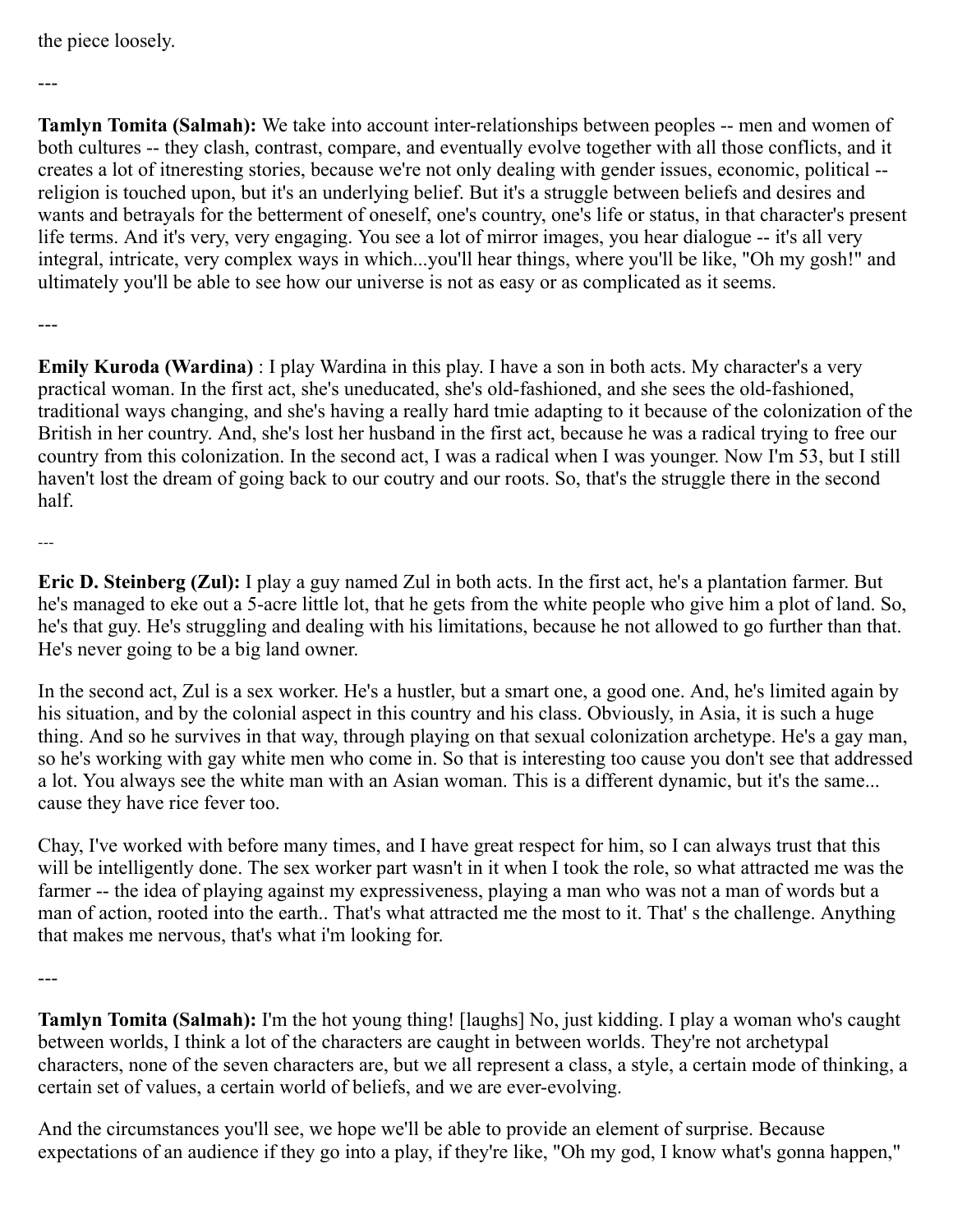you don't want that as an actor, you don't want that as a playwright, as a director and certainly not as an audience member. So we're gonna try to convey the idea of drives and intentions and wants, I think that's the best way to do it.

*A Distant Shore* **Written by Chay Yew Directed by Robert Egan Starring Daniel Blinkoff, Ester K. Chae, Maria Cina, Emily Koroda, Nelson Mashita, Eric D. Steinberg and Tamlyn Tomita.**

**May 1 - May 22, 2005, Tues-Sun Kirk Douglas Theatre http://www.taperahmanson.com/show.asp?id=279**



Published: Thursday, May 12, 2005



- 
- [Home](https://www.international.ucla.edu/ccs/home)
- [Events](https://www.international.ucla.edu/ccs/events)
- [Podcasts](https://www.international.ucla.edu/ccs/podcasts)
- [Visiting Scholars](https://www.international.ucla.edu/ccs/visitingscholars)
- [About](https://www.international.ucla.edu/ccs/about)
- [Support](https://www.international.ucla.edu/ccs/support)

| First Name    |  |  |
|---------------|--|--|
| Last Name     |  |  |
| Email Address |  |  |